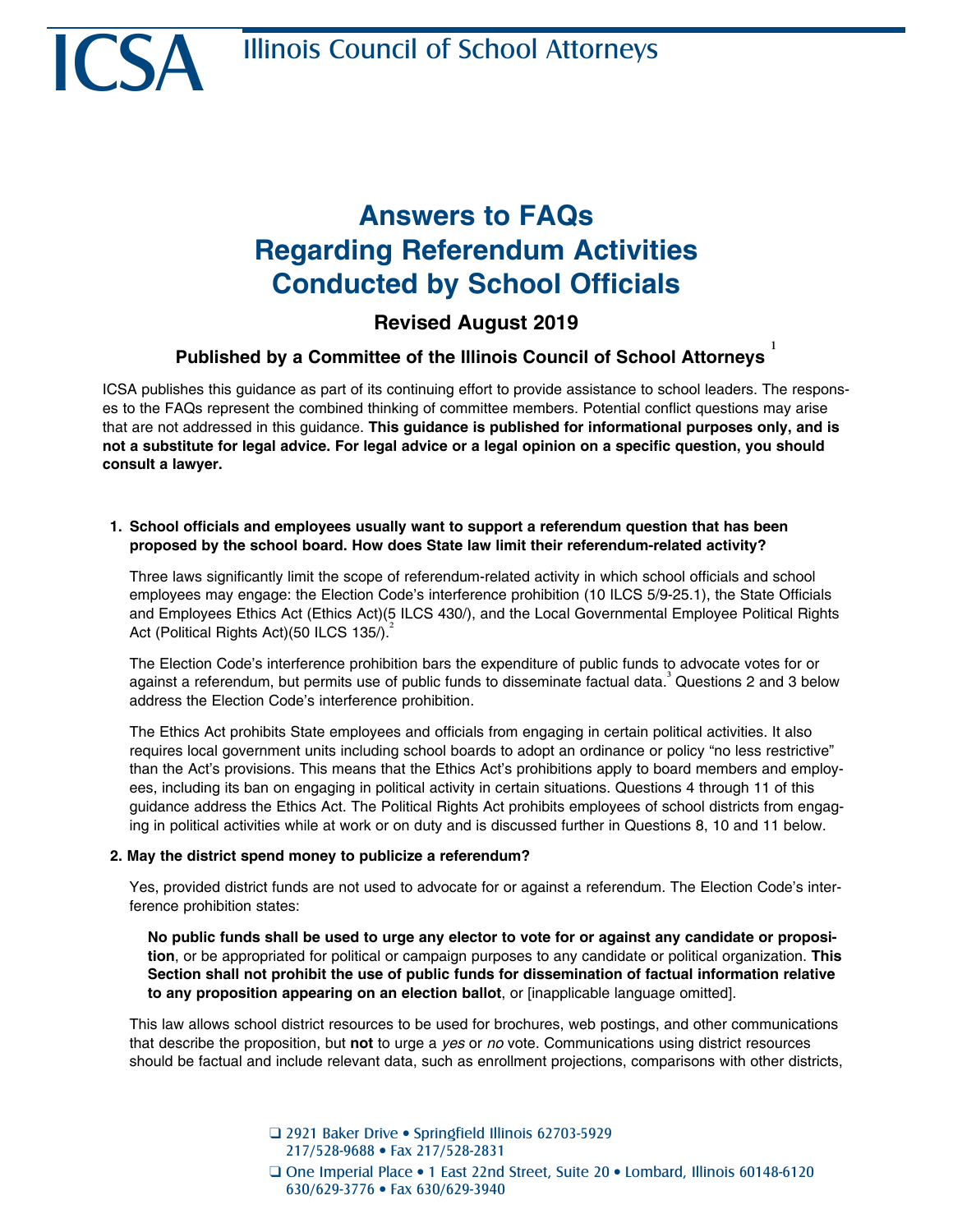the status of current facilities or programs, and the district's financial condition. These communications should avoid language which connotes or may be construed as advocacy, such as, *urge, save, shatter, ensure, break,* and *devastating.*

Violating this law is not a ground to invalidate or challenge the outcome of the vote on a referendum question.**4** A first-time violator is guilty of a Class B misdemeanor. Second and any subsequent violations are Class A misdemeanors.

#### **3. Will district-funded communications to publicize a referendum constitute** *electioneering communications***?**

No. Communications that do not ask voters to vote *for* or *against* the question are specifically exempt from the definition of *electioneering communications*. **5**

#### **4. May an individual school board member or school employee support a referendum?**

The answer to this question depends on the facts and context of the particular activity involved. Many referendum-related activities are within the definition of political activities for purposes of the Ethics Act. Examples include:**6**

- Planning, conducting, or participating in a public opinion poll … for or against any referendum question.
- Soliciting votes … for or against any referendum question or helping in an effort to get voters to the polls.
- Initiating for circulation, preparing, circulating, reviewing, or filing a petition … for or against any referendum question.
- Distributing, preparing for distribution, or mailing campaign literature, campaign signs, or other campaign material … for or against any referendum question.
- Campaigning … for or against any referendum question.
- Managing or working on a campaign ... for or against any referendum question.

The rest of this publication addresses this overarching question.

#### **5. When are referendum-related activities prohibited?**

This depends on the identity of the actor (board member or school employee) and the context of the activity. The following list summarizes the ban on referendum-related political activities:

- a. Employees may not intentionally perform any political activity during any time they are being compensated by the employer school district;
- b. Board members and employees may not misappropriate or use any district property or resources in connection with the political activity;
- c. Board members and employees may not require other board members or employees to perform a political activity; and
- d. Board members and employees may not award employees additional compensation or benefits for participating in any political activity.

#### **6. What types of referendum-related activities are school employees prohibited from conducting?**

Employees may not engage in political activities concerning a referendum during any time they are being paid by the employer district (*compensated time*) or when they are otherwise at work or on duty. Determining *compensated time* for the superintendent, a principal, or any salaried employee can be difficult. High-ranking, salaried employees must carefully consider their actions on a case-by-case basis**.**

During *compensated time*, or when otherwise at work, on duty, or on district property, a school employee should not wear a button pro- or anti-referendum, distribute pro- or anti-referendum brochures, ask others how they plan to vote, distribute pencils or other favors with advocacy messages, or engage in any other activity in support of or opposition to the referendum.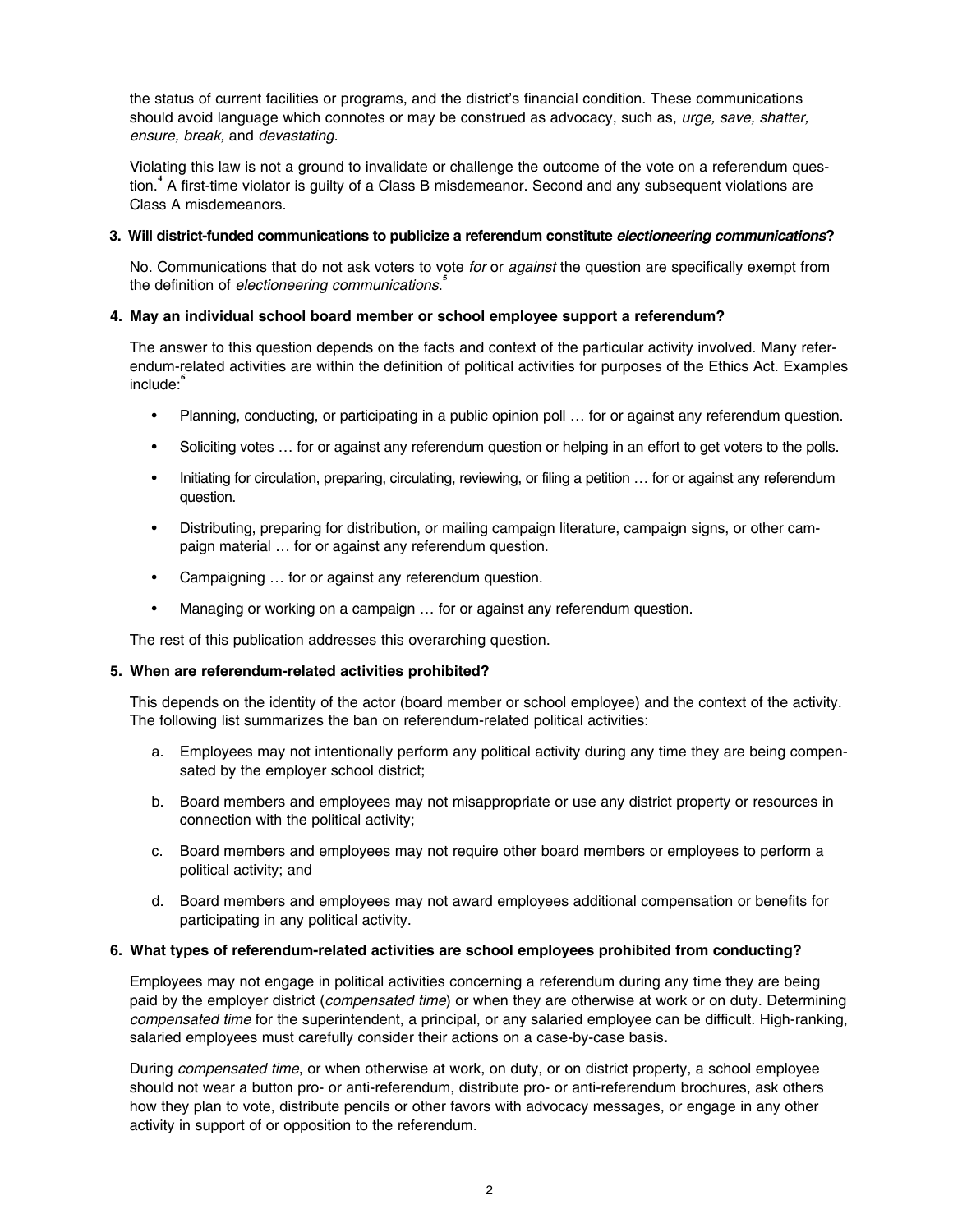#### **7. May a superintendent or other administrator publish an article in the district newsletter or website describing the referendum's rationale?**

Yes. The article discussing a proposed referendum's rationale must be carefully worded to avoid advocacy. Similarly, when an administrator is expressing his or her views on the referendum in an official capacity, such as when being interviewed by news media representatives, the responses should be as factual as possible rather than advocating a position.

#### **8. When may employees support their school district's referendum?**

Off the clock and away from district property, employees may freely engage in referendum-related activities provided they do not use district resources. For example, employees may post yard signs, wear advocacy buttons, distribute literature, urge *yes* votes, attend referendum committee meetings, and contribute to citizens' referendum committees. Indeed, the Political Rights Act provides that no school district "may make or enforce any rule or ordinance that in any way inhibits or prohibits any of its employees from exercising the employee's political rights." Under the Political Rights Act, political rights include political activities such as petitioning, making public speeches, speaking out on questions of public policy, distributing political literature, and making campaign contributions. However, similar to the Ethics Act, the Political Rights Act also provides that public employees may not "engage in political activities while at work or on duty."**7**

#### **9. May a superintendent or other administrator support a referendum during meetings sponsored by non-district sponsored clubs or focus groups?**

Possibly. When articulating support for a referendum, a superintendent or other administrator should make it clear that he or she is providing a personal opinion. At a minimum, an administrator should not participate while on school grounds, during work hours, or at a school function. In addition, the administrator should expressly state that he or she is not speaking as part of his or her official duties, and is not speaking on compensated time. Each administrator should evaluate the anticipated community response before accepting invitations to appear before non-district clubs and groups.

#### **10. When and how may board members support a referendum?**

All of the limitations on the use of district resources also apply to board members: they may not misappropriate or use any district property or resources to support a referendum. For example, they may not use the district website, letterhead, computers or office equipment for referendum-related activities. When they are on school district property and during school board meetings, board members should adhere to a factual approach in discussing a referendum.

Since board members are not compensated or employed by the school district they serve, the Ethics Act rules concerning *compensated time*, as well as the Political Rights Act rules concerning employees do not apply to them. This gives board members more latitude to advocate for a referendum. Away from district property, board members may individually engage in referendum-related activities. For example, they may post yard signs, wear advocacy buttons, distribute literature, urge *yes* votes, and attend and contribute to citizens' referendum committees. **Important**: If a majority of a quorum of district board members are present (3 members on a 7-member board) during a referendum-related activity, the Open Meetings Act may apply and, even if they are acting as private citizens, there may be an appearance that the Act applies.

When speaking, writing letters to the editor, or taking other actions in public, however, they are urged to do so as individuals and not to use an official title, such as *member of the Board of Education* or *Board President*. When writing letters to the editor it is a good idea to check the practice of your local newspaper. Some publications routinely add the letter writer's title after his or her name whenever the writer is a public official, such that it appears the letter was written in an official capacity, instead of inserting an editorial comment which notes the title of the writer.

#### **11. Is a citizens' referendum committee bound by the restrictions in the Ethics Act, Election Code, or Local Governmental Employees Political Rights Act?**

No, provided its members who are school employees or board members abide by the applicable requirements under these laws.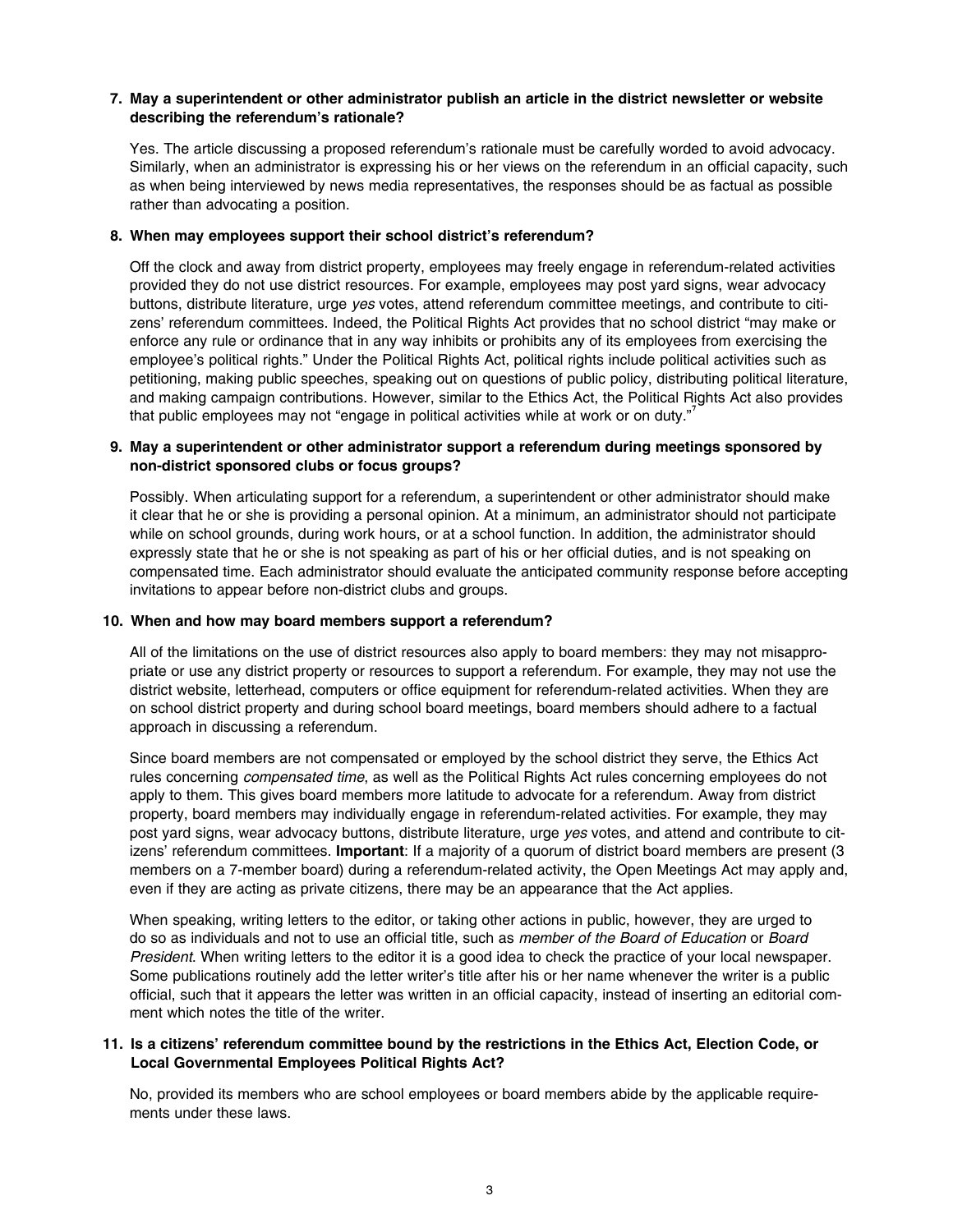#### **12. What are the requirements for a citizens' referendum committee?**

A citizens' referendum committee may provide an excellent means for advocating in favor of a referendum. All the limitations on individual school officials and employees, as discussed above, also apply to them as members of a citizens' referendum committee. To avoid even the appearance of impropriety it is recommended that the chairperson of such a committee not be a board member, the superintendent, or even an employee of the district. Nor (as another example) should a school secretary help organize meetings or enlist members of a committee during paid time and on school grounds.

The Illinois Election Code requires that a citizen committee formed to support or oppose a public question being put to voters be organized as a *ballot initiative committee*, if it accepts contributions or makes expenditures exceeding \$5,000 during any 12-month period.**8** The time that individuals volunteer to work for or in opposition to a referendum proposition is not a reportable contribution, unless their work constitutes donation of an in-kind service or is provided with a promise or expectation of compensation. Detailed treatment of the reporting requirements applicable to a ballot initiative committee is beyond the scope of this FAQ, and the committee should consult legal counsel. The Illinois State Board of Elections publishes extensive guidance material on its website at *www.elections.gov* addressing campaign contributions and disclosures, among other topics.

#### **13. What are the rules for allowing outside groups to use school facilities to advocate for or against a referendum?**

School districts must make their facilities available to such groups, regardless of the group's viewpoint, on the same basis that other outside organizations are granted access. This means the same availability rules and rental charge according to the applicable board policy. See the sample **PRESS** policy 8:20, *Community Use of School Facilities*. Districts must apply content-neutral policies that do not favor one political organization or viewpoint over another.<sup>9</sup> However, a district can easily become *indirectly* involved in referendum activity, such as by allowing the referendum committee to: (1) store advocacy signs on district property, (2) use the district copy machines even if the committee supplies its own paper and ink, or (3) use the administrative office after hours for a phone bank. The district should obtain an opinion from its attorney whether these indirect activities are permissible.

- 1. The following attorneys are members of the 2019 committee: **Heather K. Brickman**, Hodges, Loizzi, Eisenhammer, Rodick & Kohn, LLP; **John M. Izzo**, Hauser, Izzo, Petrarca, Gleason & Stillman, LLC; **Heidi A. Katz**, Robbins Schwartz; **Alan M. Mullins**, Montana & Welch, LLC; **Kimberly A. Small**, Illinois Association of School Boards; **Debra H. Jacobson,** Illinois Association of School Boards, and **Peter K. Wilson, Jr.**, Mickey, Wilson, Weiler, Renzi, Lenert, & Julien, P.C. The 2019 ICSA Executive Committee provided peer review.
- 2. Although school officials and employees often wish to support referendum questions initiated by their school boards, that may not be so in the case of voter-initiated propositions such as the "adequacy referendum" authorized under recently added Section 18-206 to the Property Tax Extension Limitation Law for the purpose of seeking a one-year decrease in the educational tax extension of a district which in the preceding school year exceeded 110% of its "adequacy" target as defined in 105 ILCS 5/18-8.15. It is important to note that the statutory limitations discussed in this FAQ guidance apply to referendum-related activities of school officials and employees whether their activities are in support of or in opposition to a ballot proposition.
- 3. The Illinois Constitution (Art. 8, Sec. 1) reinforces this prohibition; it states that school districts may expend public funds only as authorized by law.
- 4. Sherman v. Indian Trails Public Library District, 975 N.E.2d 1173 (Ill.App.1st, 2012).
- 5. P.A. 96-832 amended the definition of "electioneering communication" such that it overturned Citizens Organized to Save Tax Cap v. State Bd. of Elections, 910 N.E.2d 605 (Ill.App.3d., 2009).